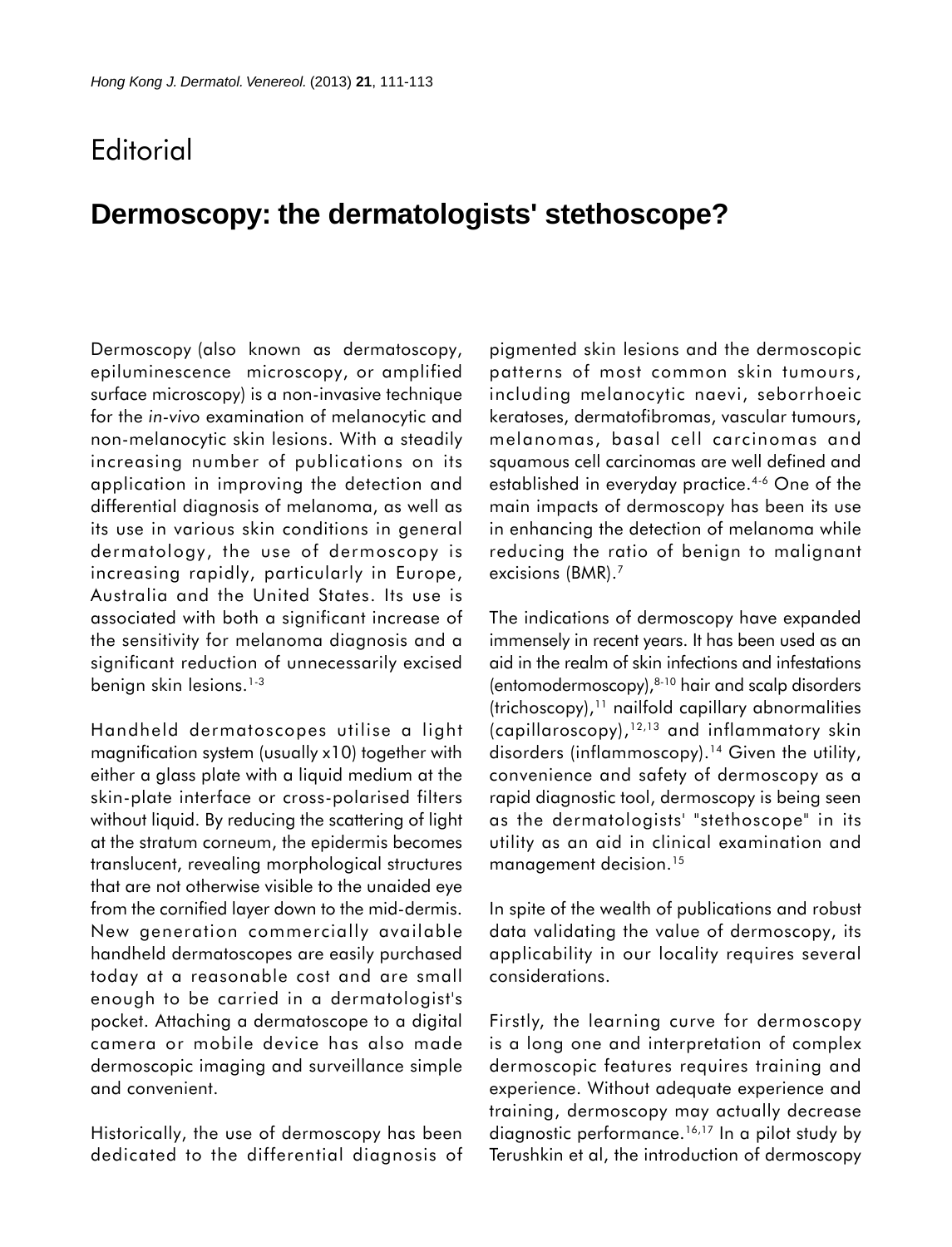into the practice of a general dermatologist required an approximately 18-month learning curve before the BMR approached that of a pigmented lesion specialist.18 Since melanoma is relatively uncommon in the local population, the learning curve is expected to be longer.

The use of dermoscopy also has a number of limitations. When evaluating pigmented lesions, clinically obvious melanomas or malignant skin tumours can be diagnosed without the need for dermoscopy and managed accordingly. Early melanomas, particularly those that do not fulfil the clinical ABCD criteria are known to be difficult to diagnose. Dermoscopy is helpful in diagnosing those melanomas where the dermoscopic features appear earlier than the clinical characteristics, therefore allowing earlier detection. However, in some early melanomas, common dermoscopic algorithms have been found to be unable to reliably distinguish between naevi or melanomas.<sup>19</sup> These "featureless melanoma" may lack those melanoma-specific criteria and may even appear as benign melanocytic lesions or atypical naevi. Nodular melanomas, amelanotic and hypomelanotic melanomas are also known to be difficult to diagnose both clinically and dermoscopically. It is important to remember that sometimes lesional change may be the only feature suggesting malignancy, therefore the "if in doubt, cut it out" approach represents the safest strategy in the management of equivocal, changing or nodular lesions.

In summary, the use of dermoscopy is increasing worldwide and new research data are continually gathering in optimising its role in the evaluation and management of pigmented skin lesions. Its expanding applications in general dermatology and its use as a link between clinical and histopathological diagnosis makes the dermatosope a useful and convenient tool to supplement clinical examination. The usefulness of dermoscopy depends greatly on the knowledge and experience of the

dermoscopist, and recognition of its limitations is important so as not to impair clinical judgement particularly in new users, as it is not a replacement for histopathological diagnosis.

In this issue we are delighted to have Professor Masaru Tanaka, an expert dermatologist and dermoscopist, share with us and our readers some of the basic concepts and interpretations of skin lesions using dermoscopy. Due to the volume of images in his manuscript, our editorial board has divided his article into two parts, and the second portion of his article shall be published in the next issue of this journal.

## **GJ Chan** 陳慶釗

## **References**

- 1. Vestergaard ME, Macaskill P, Holt PE, Menzies SW. Dermoscopy compared with naked eye examination for the diagnosis of primary melanoma: a meta-analysis of studies performed in a clinical setting. Br J Dermatol 2008; 159:669-76.
- 2. Mayer J. Systematic review of the diagnostic accuracy of dermatoscopy in detecting malignant melanoma. Med J Aust 1997;167:206-10.
- 3. Carli P, De Giorgi V, Crocetti E, Mannone F, Mass D, Chiarugi A et al. Improvement of malignant? benign ratio in excised melanocytic lesions in the 'dermoscopy era': a retrospective study 1997-2001. Br J Dermatol 2004;150: 687-92.
- 4. Braun RP, Rabinovitz HS, Krischer J, Kreusch J, Oliviero M, Naldi L, et al. Dermoscopy of pigmented seborrheic keratosis: a morphological study. Arch Dermatol 2002; 138:1556-60.
- 5. Zalaudek I, Giacomel J, Schmid K, Bondino S, Rosendahl C, Cavicchini S, et al. Dermatoscopy of facial actinic keratosis, intraepidermal carcinoma, and invasive squamous cell carcinoma: a progression model. J Am Acad Dermatol 2012;66:589-97.
- 6. Altamura D, Menzies SW, Argenziano G, Zalaudek I, Soyer HP, Sera F, et al. Dermatoscopy of basal cell carcinoma: morphologic variability of global and local features and accuracy of diagnosis. J Am Acad Dermatol 2010;62: 67-75.
- 7. Menzies SW, Zalaudek I. Why perform dermoscopy? The evidence for its role in the routine management of pigmented skin lesions. Arch Dermatol 2006;142:1211-2.
- 8. Park JH, Kim CW, Kim SS. The diagnostic accuracy of dermoscopy for scabies. Ann Dermatol 2012;24:194-9.
- 9. Dupuy A, Dehen L, Bourrat E, Lacroix C, Benderdouche